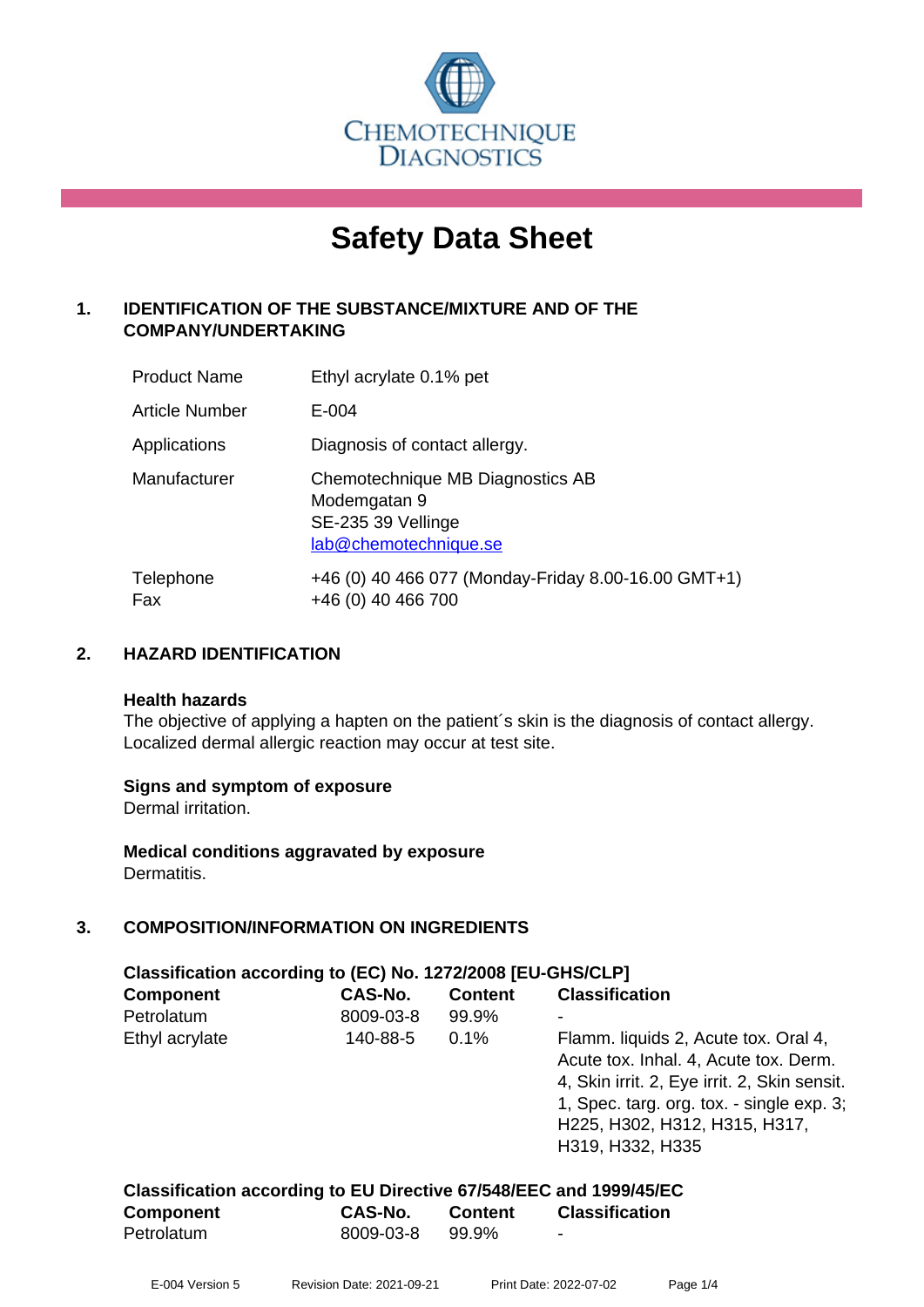#### **4. FIRST AID MEASURES**

**Emergency and first aid procedures** Obtain medical attention.

#### **5. FIRE-FIGHTING MEASURES\***

#### **Suitable extinguish media**

CO2, powder or water spray. Fight larger fires with water spray or alcohol resistant foam.

**For safety reasons unsuitable extinguishing agents** Water with full jet.

**Special protective equipment for fire-fighters** Wear self-contained respiratory protective device. Wear fully protective suit.

\*Data is shown for petrolatum only

#### **6. ACCIDENTAL RELEASES MEASURES**

**Steps to be taken if material is released or spilled** Contain and place in a closed container.

#### **7. HANDLING AND STORAGE**

**Precautions to be taken in handling and storage** Store dark at 5-8°C. Avoid extended exposure to light. FOR EXTERNAL USE ONLY.

#### **8. EXPOSURE CONTROLS/PERSONAL PROTECTION**

**Respiratory protection** Not required.

**Ventilation** Local exhaust.

## **Protective gloves**

Disposal gloves.

**Eye protection** Not required with normal use.

#### **Work/Hygienic practices**

Wash hands after each use.

#### **9. PHYSICAL AND CHEMICAL PROPERTIES**

Appearance Ivory White Semi-solid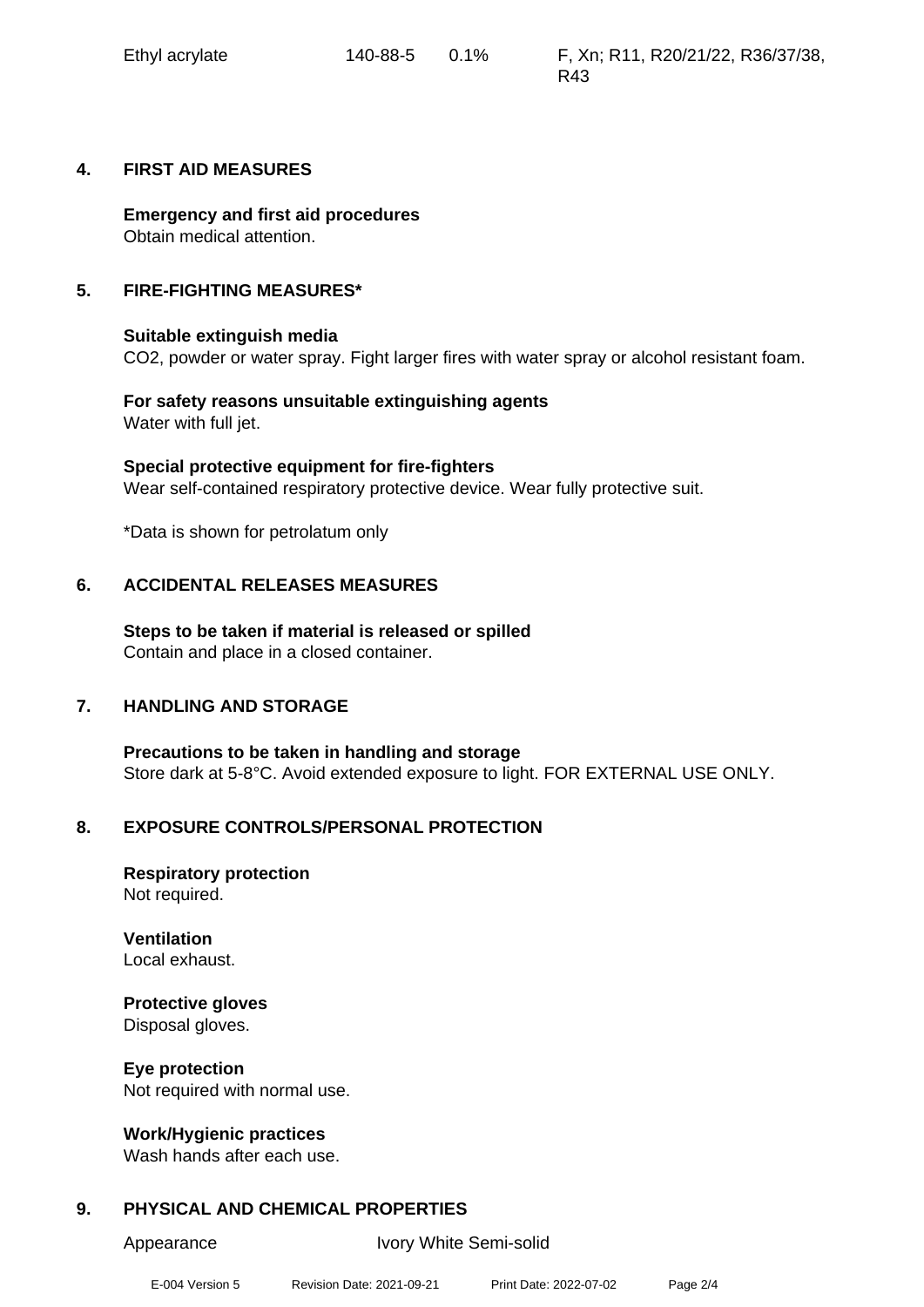| Odour                          | <b>Odourless</b>                              |
|--------------------------------|-----------------------------------------------|
| Melting point*                 | $50-55$ °C                                    |
| Boiling point*                 | No data available                             |
| Flash point*                   | $>100^{\circ}$ C                              |
| Self ignition*                 | Product does not self ignite.                 |
| Danger of explosion*           | Product does not present an explosion hazard. |
| Density*                       | No data available.                            |
| Solubility in/Miscibility with | Insoluble                                     |
| Water*                         |                                               |

\*Data is shown for petrolatum only

### **10. STABILITY AND REACTIVITY**

#### **Incompability**

May react with strong oxidizing agents.

### **Stability**

Stable at recommended storage conditions.

### **Hazardous byproducts**

Combustion may generate CO, CO2 and other oxides.

### **Hazardous polymerization**

Will not occur.

### **11. TOXICOLOGICAL INFORMATION**

No data available.

### **12. ECOLOGICAL INFORMATION**

No data available.

### **13. DISPOSAL CONSIDERATIONS**

### **Waste disposal method**

Comply with federal, state/provincial and local regulation.

### **14. TRANSPORT INFORMATION**

Not dangerous goods.

### **15. REGULATORY INFORMATION**

The classification is according to the latest editions of the EU lists, and extended by company and literature data.

### **16. OTHER INFORMATION**

### **Text of H-statements and R-phrases mentioned in Section 3**